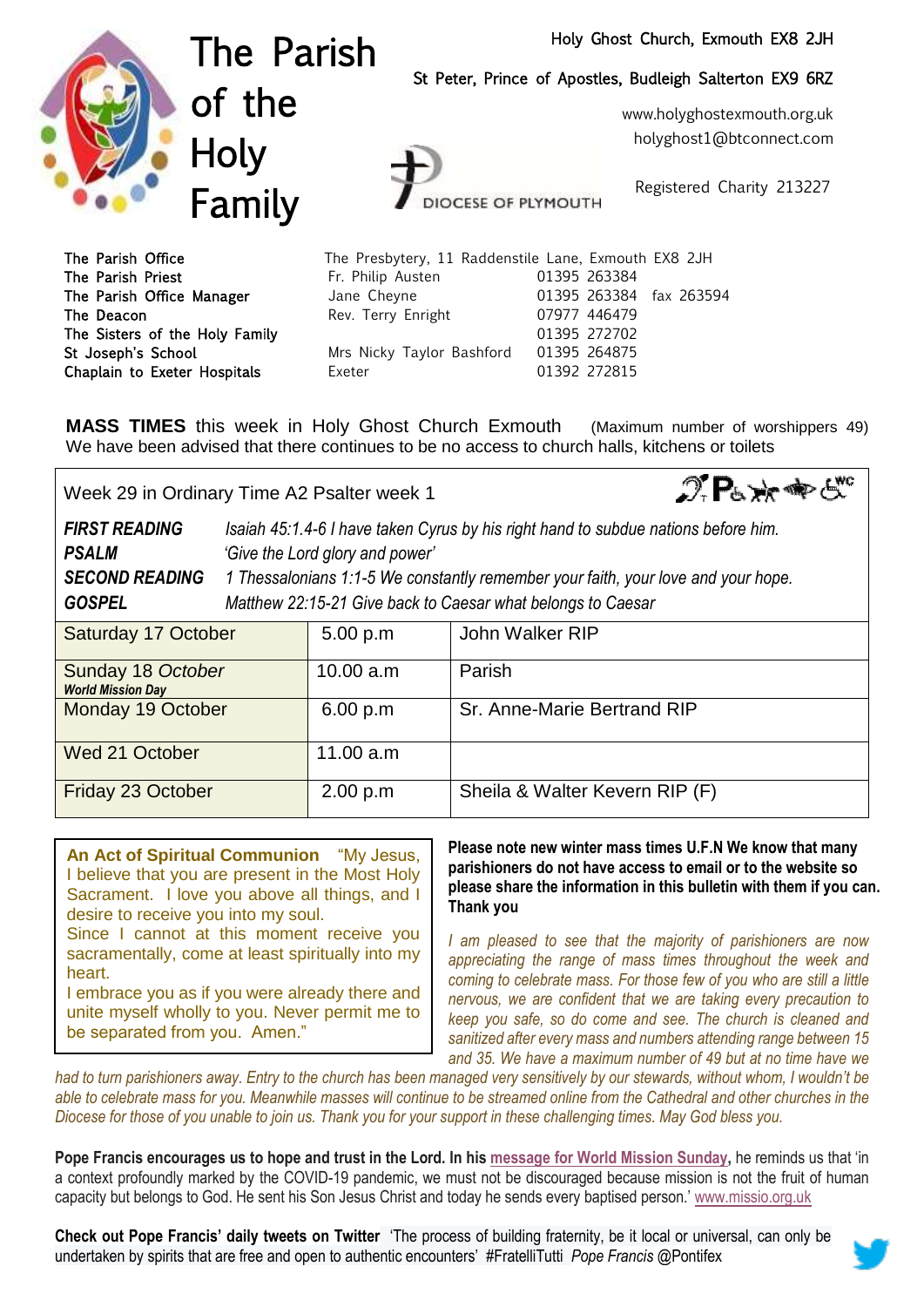

**The obligation to attend Sunday Mass remains suspended** and there are a choice of other mass times throughout the week for you.

**Remember, if you feel ill and have flu-like** or coronavirus symptoms, please do not come to church. Similarly, if you have been in contact with anyone who may have symptoms of coronavirus please stay at home.

**Masks are now mandatory in places of worship** for the health of all who gather in the church and you will be asked to register when you enter the cloister.

**Holy Communion is distributed in silence**, with no dialogue between minister and communicant; communion will be given in the hand only, and with the communicant standing. You will be directed by a steward one pew at a time to ensure social distance. When you approach Fr Philip, please present your hands palm upwards, with arms extended at full stretch in order to maximise the distance between you and Fr Philip, who will be wearing a mask at this time.

**Please can you try and arrive in plenty of time** as we have to close the door when mass starts. This is particularly important on the busier days. If you arrive at the last minute it makes it much harder for our welcomers and they miss the start of the mass. If you try and make sure that you are here with a good 5 minutes to spare it will help them enormously. They are doing a tremendous job to help me celebrate mass for you. They arrive at least half an hour early to get ready and open up for you and decide who is going to sanitise, who check you in, and who to show you to your seats. After mass they completely clean the pews, surfaces and door handles to make the church a safe place for the next people in the building. I am very grateful to them all. If you would like to help please let me know. **Thank you all for your cooperation.**



New Church dress code?? As temperatures begin to fall, regrettably due to our financial difficulties, the heating in church won't be going on any time soon

Due to the corona virus, we, like many other charities, have seen a huge drop in our income and have to make difficult decisions on how to manage resources.

As you know, we have lost all hall rental income, all fund raising revenue, generous matched funding from Barclays Bank, no Sunday coffee or bookshop sales, and much-reduced weekly giving. The church takes 3 hours to heat and at the moment we have to open the windows and doors to allow as much ventilation as possible to keep you safe - so any heat would escape before you even reach the pews! Our annual fuel bills are always extremely high so please bear with us and pull out those warm coats so that you can keep yourself warm in church. Thank you for your understanding



*Thank you to everyone for continuing to support the parish financially during this difficult time. Thanks also the many who have changed their regular giving to standing order. It makes things much easier for us as we don't have the support of our counters and bankers due to the virus restrictions and loose cash handling is difficult. If you would like to consider setting up a bankers order please contact the office. If you use the weekly giving envelopes please can you try to avoid using coins which are harder for us to process. Thank you for your support*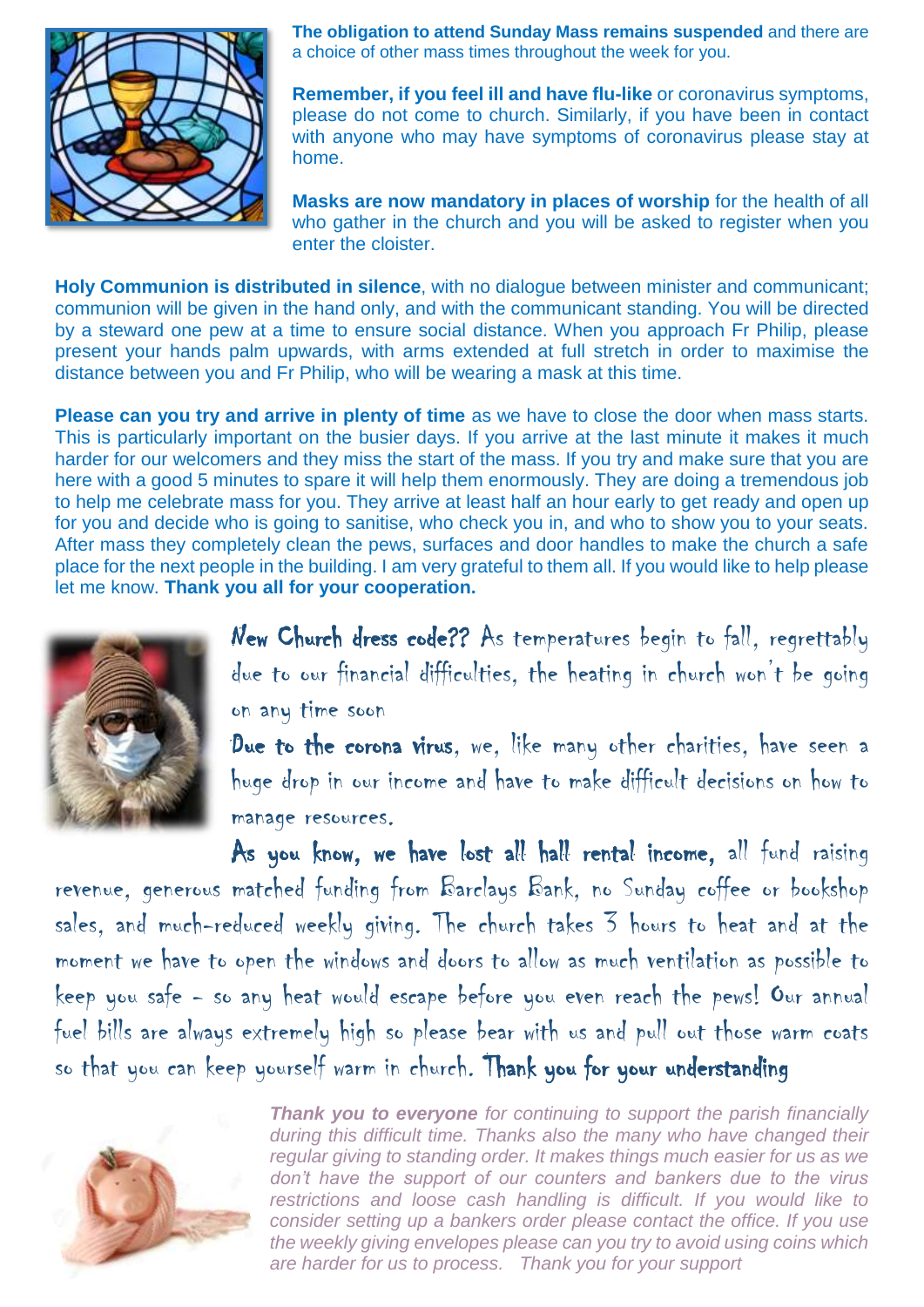

Pope Francis [addressed](https://www.vaticannews.va/en/pope/news/2020-10/pope-francis-interview-il-mio-papa-coronavirus-life.html) key themes of life during pandemic in a recent [interview.](https://www.vaticannews.va/en/pope/news/2020-10/pope-francis-interview-il-mio-papa-coronavirus-life.html) The director of the Spanish periodical Il mio Papa, Carmen Magallón, interviewed Pope Francis recently. He addressed such topics as the Covid-19 pandemic's effects on future generations and the marginalized, as well as migration and the mission of the Church's ministers.

See https://www.vaticannews.va/en/pope/news/2020-10/pope-francisinterview-il-mio-papa-coronavirus-life.html

www.vaticannews.va

**October Rosary Mission** Rosary Whirlwind British Isles. On October 31 and November 1 & 2 be united in prayer with Our Lady of the Rosary. [www.rosaryonthecoast.co.uk](http://www.rosaryonthecoast.co.uk/)

Daily recitation of the Rosary on line from the following sites at 8pm each evening throughout October. see [www.walsingham.org.uk](http://www.walsingham.org.uk/)

Sunday – Paisley Scotland Monday- Newport Wales Tuesday – Basilica Walsingham **Wednesday – Plymouth Cathedral (21st, 28th)** Thursday – Canning Town London Friday -London Rosary Shrine Saturday – Carfin Grotto Scotland



On the 31<sup>st</sup> October this event will finish with a continuous Rosary recitation across the British Isles from 9am – 9pm. The Plymouth Diocese slot is 11.30am and will be led by Bishop Mark. Further full information will be available on the Walsingham web page.



**Reaching Out Conference** You are warmly invited to join Bishop Mark at a Diocesan online event on **Saturday 24 October from 10.30-12.30** to reflect on how the Church is reaching out to the poor and marginalised. This is a great opportunity to meet people from other parishes and to share your views about how we can grow the Ministry of Charity in our Diocese. Please [register online](https://forms.office.com/Pages/ResponsePage.aspx?id=KidbqQHRkEKiqby9p4Zaca73jzxgOQNHsGHGCFRchfhUQlBJNlc3U0hJRVpUVElJWFNaVEdXVFpQRSQlQCN0PWcu) or email [caritas@prcdtr.org.uk](mailto:caritas@prcdtr.org.uk)



**Aid to the Church in Need** ANC Gifts of Faith. [www.acn.org/giftsoffaith](http://www.acn.org/giftsoffaith) or for Christmas cards see [www.ancuk.org/shop](http://www.ancuk.org/shop) 

**Catholic Children's Society Christmas cards** [www.cathchild.org.uk](http://www.cathchild.org.uk/) *'Inspired by the Gospel, the Catholic Children's Society brings God's message of hope and love to disadvantaged children and families. Purchasing their cards, which depict the Christmas message, is one way of showing your support for this important work'* Cardinal Nichols



**Pray this week especially for our children and young people, at St. Josephs** & all local primary schools, at the Community College, and all our young people away at university. Remember too their teachers, staff & governors, and all those supporting them through challenging times.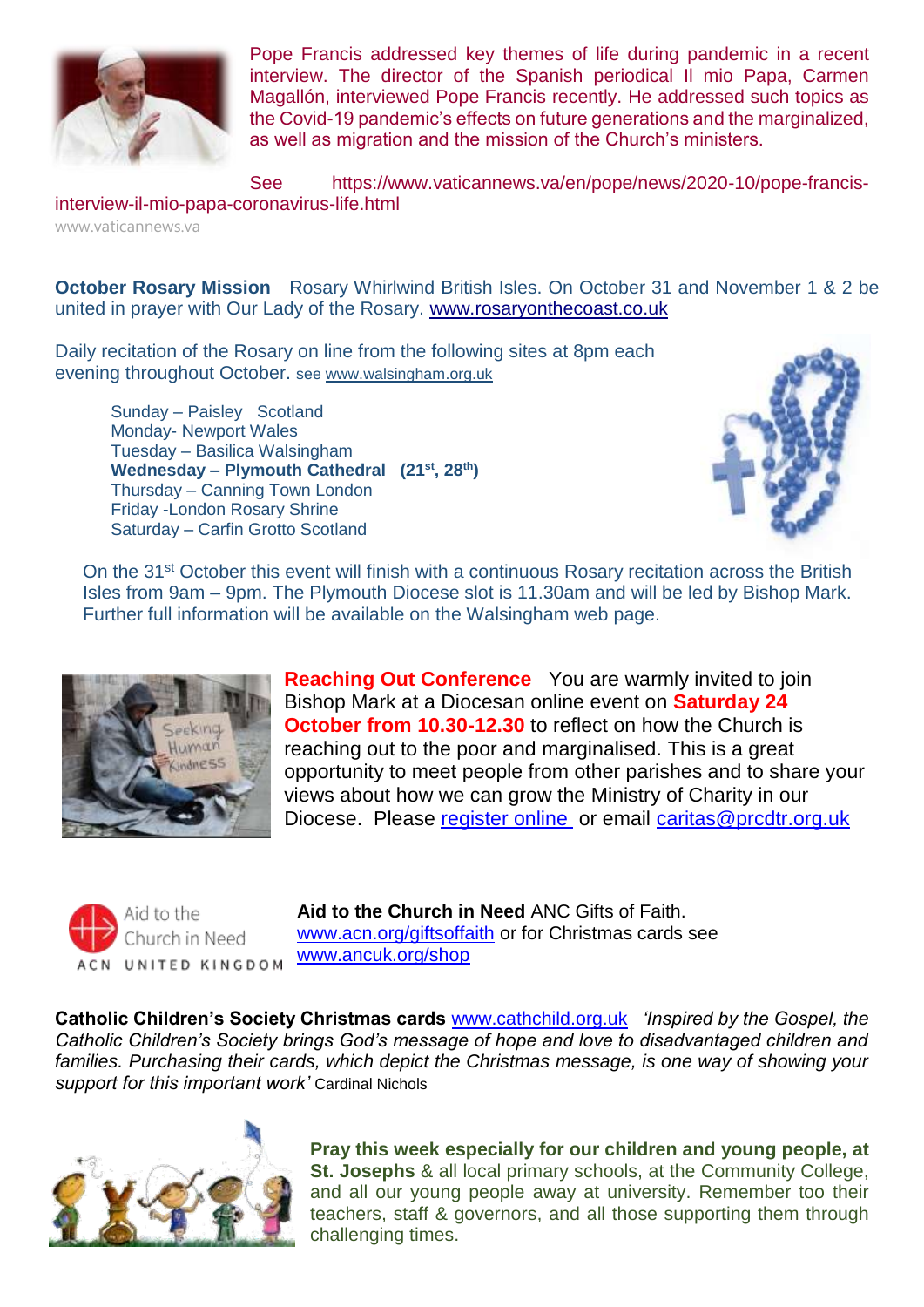

## *Essential works at Holy Ghost*

At the moment, only essential emergency remedial works can be sanctioned in the parish. Holy Ghost Church, like many of us, is beginning to show her age!

The stonework at Holy Ghost is inspected regularly by stonemason Jay Battle and was found to be in a dangerous state of decay. This has resulted in the

work being authorised by the Diocese who will initially be paying for the works by way of giving us a loan, which will have to be repaid as soon as we have sufficient funds.





Thank you for your donations to look after our parish church for future generations





![](_page_3_Picture_10.jpeg)

![](_page_3_Picture_11.jpeg)